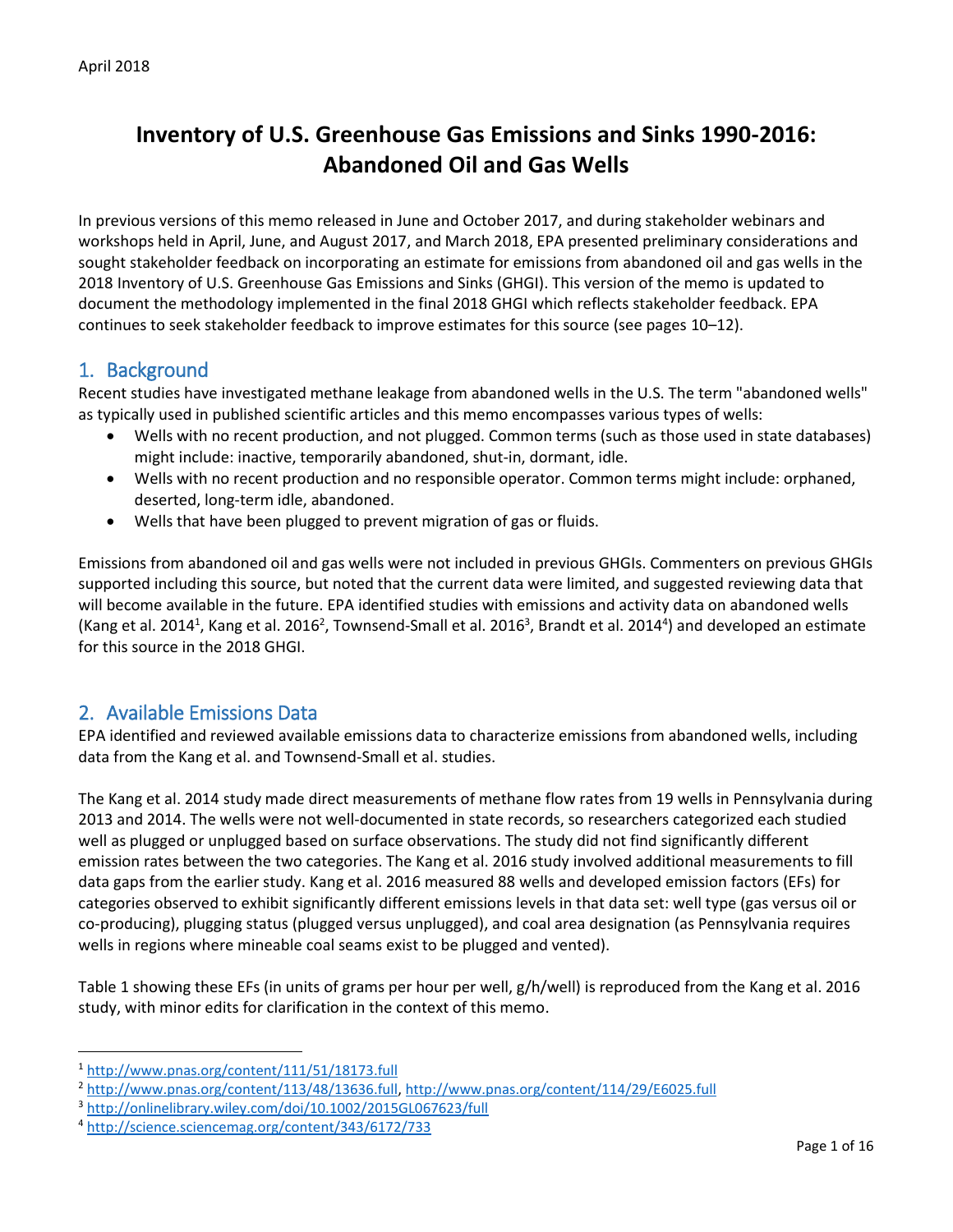| <b>Well production</b>                  |                  | <b>Number of Measured Wells</b> | Mean (g/h/well)  |                 | Standard Error (g/h/well) |         |
|-----------------------------------------|------------------|---------------------------------|------------------|-----------------|---------------------------|---------|
| type and coal<br>area designation       | <b>Unplugged</b> | Plugged                         | <b>Unplugged</b> | Plugged         | <b>Unplugged</b>          | Plugged |
| All production types                    |                  |                                 |                  |                 |                           |         |
| All                                     | 53               | 35                              | 22               | 15              | 9.2                       | 10      |
| Coal                                    | 17               | 12                              | 1.2              | 43              | 0.99                      | 29      |
| Noncoal                                 | 36               | 23                              | 31               | 0.45            | 13                        | 0.28    |
| Oil and combined oil and gas production |                  |                                 |                  |                 |                           |         |
| All                                     | 34               | 13                              | 0.19             | 0.33            | 0.097                     | 0.26    |
| Coal                                    | 13               | 1                               | 0.000011         | 0.000012        | 0.00091                   | n/a     |
| Noncoal                                 | 21               | 12                              | 0.31             | 0.36            | 0.15                      | 0.28    |
| <b>Gas production</b>                   |                  |                                 |                  |                 |                           |         |
| All                                     | 19               | 22                              | 60               | 24              | 24                        | 16      |
| Coal                                    | 4                | 11                              | 5.2              | 47 <sup>a</sup> | 3.9                       | 32      |
| Noncoal                                 | 15               | 11                              | 75               | 0.54            | 29                        | 0.51    |

| Table 1. Methane EFs from Kang et al. 2016 Study |  |  |  |  |  |
|--------------------------------------------------|--|--|--|--|--|
|--------------------------------------------------|--|--|--|--|--|

a - The measured plugged wells in coal areas are vented as required by regulations.

The Townsend-Small et al. study measured emissions from 138 abandoned wells in the Powder River Basin in Wyoming, Denver-Julesburg Basin in Colorado, Uintah Basin in Utah, and Appalachian Basin in Ohio, during 2015. Townsend-Small et al. developed EFs for categories observed to exhibit significantly different emissions levels: plugged versus unplugged (including inactive, temporarily abandoned, shut in, dormant, orphaned, and abandoned), and eastern versus western U.S. regions[. Table 2](#page-1-0) showing these EFs is reproduced from the Townsend-Small et al. study.

<span id="page-1-0"></span>

|                               | <b>Number of</b>      |                 | 95% Upper Confidence |
|-------------------------------|-----------------------|-----------------|----------------------|
| <b>Well Category</b>          | <b>Measured Wells</b> | Mean (g/h/well) | Limit (g/h/well)     |
| All wells (entire U.S.)       | 138                   | 1.38            | 3.17                 |
| All wells (eastern U.S.)      | 12                    | 14.00           | 32.87                |
| All wells (western U.S.)      | 126                   | 0.18            | 0.41                 |
| Plugged wells (entire U.S.)   | 119                   | 0.002           | 0.005                |
| Unplugged wells (entire U.S.) | 19                    | 10.02           | 22.47                |
| Plugged (eastern U.S.)        | 6                     | 0               | <b>NA</b>            |
| Unplugged (eastern U.S.)      | 6                     | 28.01           | 64.00                |
| Plugged (western U.S.)        | 113                   | 0.002           | 0.005                |
| Unplugged (western U.S.)      | 13                    | 1.71            | 3.83                 |

**Table 2. Methane EFs from Townsend-Small et al. Study**

**Bold indicates value used in the 2018 GHGI.**

EPA considered several options for developing EFs and stratifying the EFs to reflect differences between populations that were observed in studies. EPA considered developing separate factors by plugging status, by region, and/or by production type; and whether and how to combine Townsend-Small et al. and Kang et al. data to develop these EFs. [Table 3](#page-2-0) shows EFs calculated by combining data from Kang et al. 2016 and Townsend-Small 2016 study measurements for the Appalachian basin. While Kang et al. 2014 did not find significant differences between plugged and unplugged well emissions, both Kang et al. 2016 and Townsend-Small et al. 2016 studies did. Limited emissions data are available to support potentially stratifying EFs based on producing formation or production type. Townsend-Small et al. measured wells in both the east (Appalachian Basin) and newer formations in the west, and observed significantly different emission rates; however, the data available do not include characterization of abandoned wells in other major producing regions such as Texas and California. Kang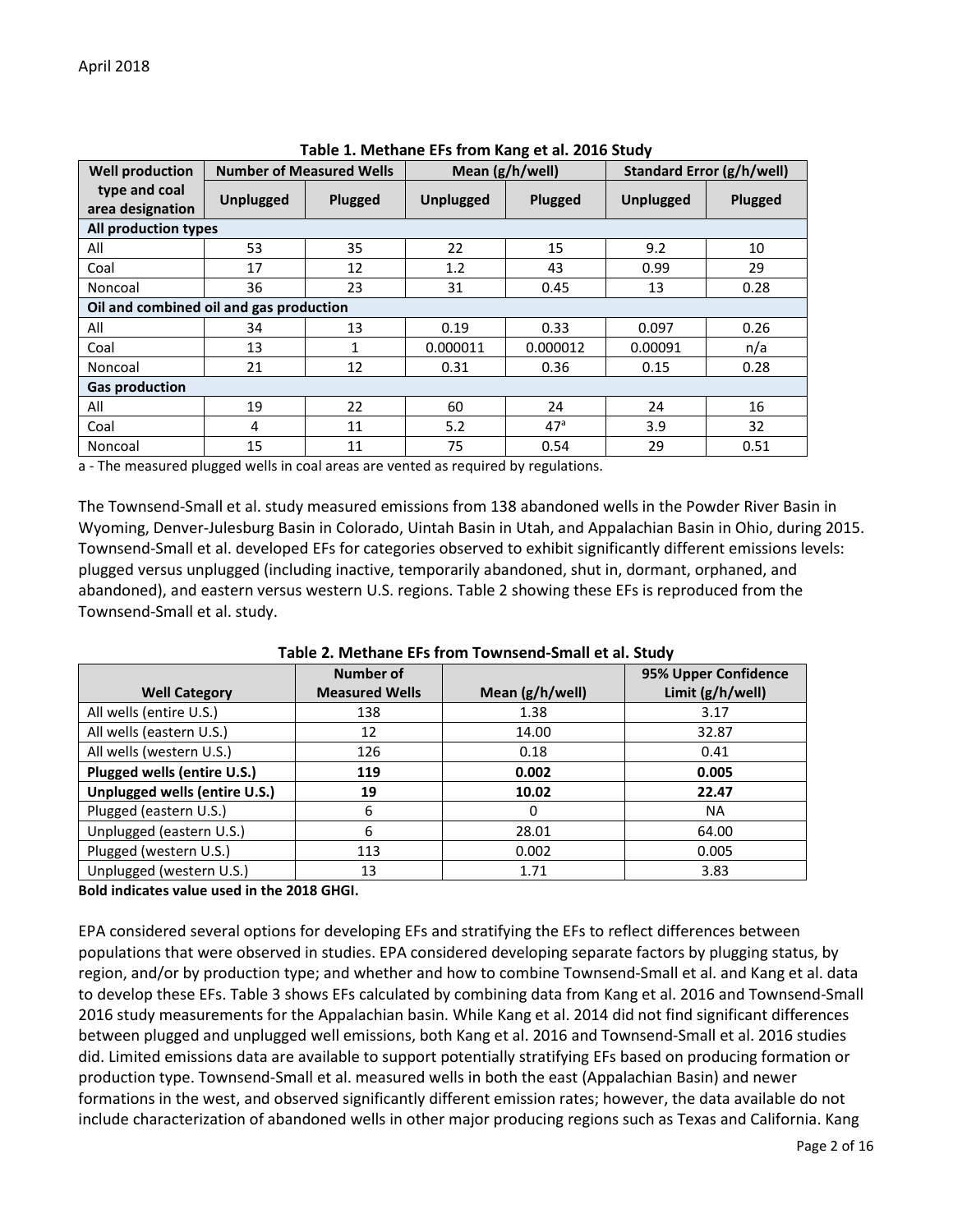et al. 2016 observed significantly different emission rates between gas and oil/coproducing wells, and between coal and non-coal areas; however, all such data were collected in Pennsylvania, so they might not represent national emissions.

<span id="page-2-0"></span>

|                                                        | <b>Number of Measured</b> |                   |
|--------------------------------------------------------|---------------------------|-------------------|
| Data Source                                            | <b>Wells</b>              | Mean $(g/h/well)$ |
| <b>Plugged wells</b>                                   |                           |                   |
| Kang et al. 2016 – All production types, noncoal areas | 23                        | 0.45              |
| Townsend-Small et al. 2016 - Eastern U.S.              | 6                         | 0                 |
| <b>Combined</b>                                        | 29                        | 0.36              |
| <b>Unplugged wells</b>                                 |                           |                   |
| Kang et al. 2016 - All production types, noncoal areas | 36                        | 31                |
| Townsend-Small et al. 2016 - Eastern U.S.              | 6                         | 28.01             |
| <b>Combined</b>                                        | 42                        | 30.57             |

|  |  | Table 3. Appalachian Basin Methane EFs Developed from Combining Studies |  |
|--|--|-------------------------------------------------------------------------|--|
|--|--|-------------------------------------------------------------------------|--|

#### **Bold indicates value used in the 2018 GHGI.**

Based on analysis of various options (refer to the October 2017 memo) and stakeholder feedback, EPA calculated abandoned well emissions using the plugging status-specific EFs presented in [Table 2](#page-1-0) and [Table 3](#page-2-0) above. EPA applied "Appalachian" unplugged, combined and plugged, combined EFs [\(Table 3\)](#page-2-0) to abandoned wells in Appalachian Basin region states (Ohio, Pennsylvania, West Virginia, New York, Kentucky, and Tennessee), and applied Townsend-Small "entire U.S." unplugged and plugged EFs to all other abandoned wells. Emission estimates are discussed further and presented in Section 4.

### 3. Available Activity Data

EPA identified and reviewed available activity data to pair with methane EFs described above. Activity data for this source are counts of abandoned wells in each year of the 1990-2016 time series; counts are subcategorized by attributes to parallel the EFs—i.e., plugging status (plugged vs. unplugged) and location (Appalachia vs. remainder of U.S.).

### 3.1 Total Abandoned Well Counts

Estimates in the literature for the total national population of abandoned onshore wells in the U.S. in recent years range from over 2.3 million (Townsend-Small et al. 2016) to approximately 3 million (Brandt et al. 2014).

EPA considered multiple approaches to develop the count of total abandoned wells in each year of the time series. For example: (1) Counting the total number of wells existing but no longer reporting production as of a given year; or (2) Counting wells drilled as of a given year, then subtracting the number of actively producing wells in that year (refer to the June 2017 memo for additional information on this approach).

For the 2018 GHGI, EPA used key fields in the DrillingInfo data set to count wells existing but no longer reporting production as of a given year, within the DrillingInfo data set. EPA's current methodology for counting abandoned wells in the DrillingInfo data set in each year is (note, DrillingInfo field names are shown in parentheses):

- Abandoned oil wells: last date of reported production (LAST\_PROD\_DATE) is before [year], cumulative hydrocarbon liquids production (LIQ\_CUM) is greater than zero, and cumulative gas production (GAS CUM) is either zero or results in gas-to-oil ratio of less than 100 mcf/bbl.
- Abandoned gas wells: last date of reported production (LAST\_PROD\_DATE) is before [year], cumulative gas production (GAS\_CUM) is greater than zero, and cumulative hydrocarbon liquids production (LIQ\_CUM) is either zero or results in gas-to-oil ratio of equal to or greater than 100 mcf/bbl.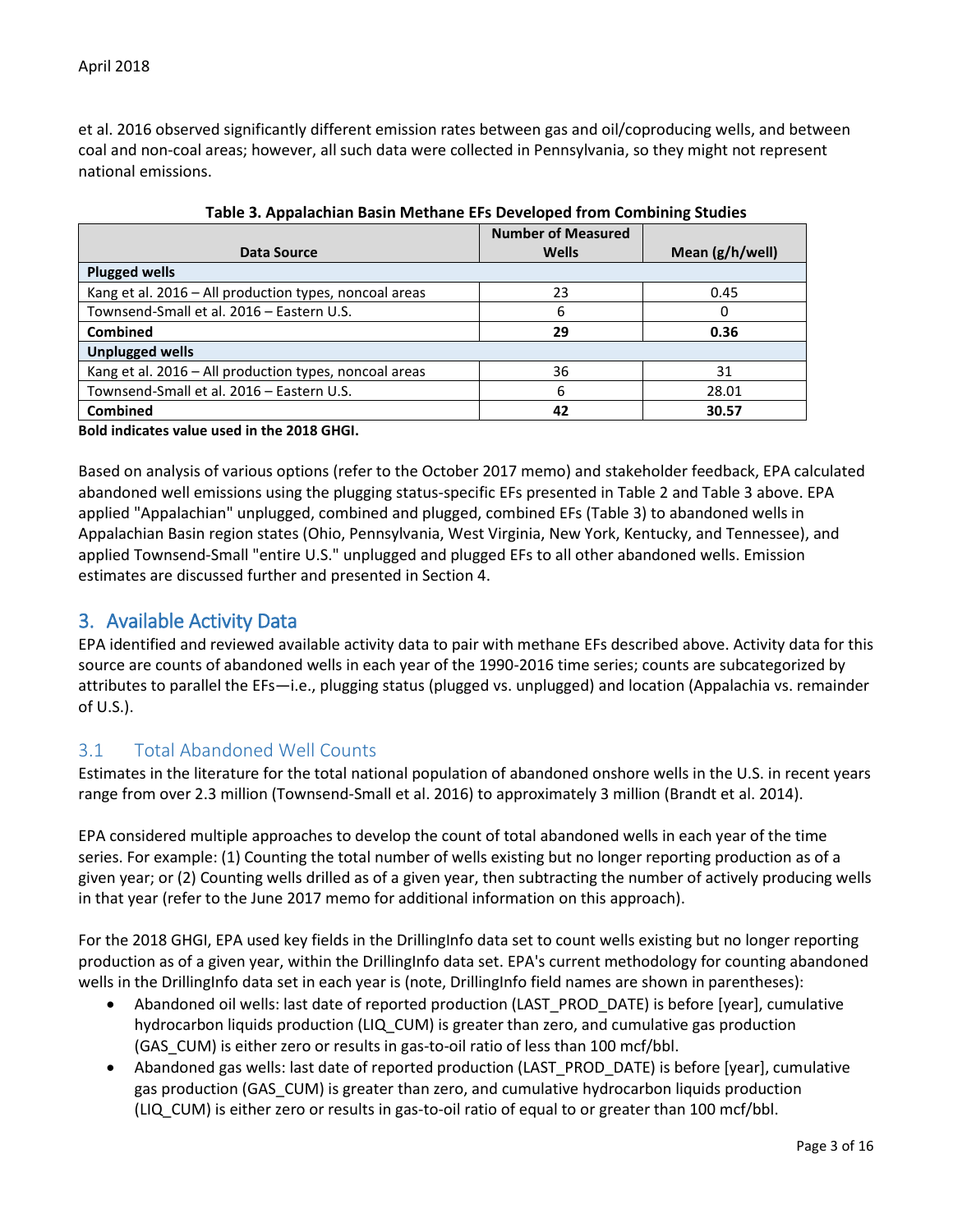• Abandoned dry wells: last date of reported production (LAST\_PROD\_DATE) is null; and spud date (SPUD\_DATE) is before [year], or spud date is null and completion date (COMP\_DATE) is before [year]; and status (STATUS) is not reported as injection.

To account for very old wells with installation and abandonment pre-dating DrillingInfo coverage, EPA developed an independent estimate of abandoned wells existing in 1975 through reviewing historical records. The DrillingInfo data set is likely relatively complete beginning ca. 1975, but sparsely populated before this timeframe. Where available (e.g., for Texas), EPA used data from state online databases containing historical drilling records by year and production type. EPA also compiled estimates such as those published in The Derrick's Handbook of Petroleum<sup>5</sup> and the United States Geological Survey's (USGS) Mineral Resources of the United States Annual Yearbooks<sup>6</sup>. Based on historical records, EPA estimates approximately 2.56 million wells (characterized as oil, gas, or dry) had been drilled in the U.S. by 1973 (and could be assumed to be producing in 1975 if not shutdown/dry). In 1975, approximately 630,000 oil and gas wells were operating in the U.S., based on USGS estimates<sup>7</sup>. Therefore, EPA estimates 1.93 million abandoned wells existed in 1975 (2.56 million – 630,000 = 1.93 million). See Appendix A for additional details on how this estimate was developed. Based on querying the DrillingInfo data set's key date fields as described above, 776,000 wells in the DrillingInfo database could be considered abandoned as of 1975 (i.e., had stopped reporting production prior to 1975 or been installed prior to 1975 and never reported production). Comparing the counts (i.e. 1.93 million abandoned wells from analysis of historical records and USGS data, and 776,000 abandoned wells in the DrillingInfo database), EPA estimates that 1.15 million abandoned wells in the U.S. are not captured in the DrillingInfo-based methodology. EPA added this 1.15 million abandoned well count to the DrillingInfo-based total to develop a complete count of abandoned wells existing in each year of the time series, as shown in Section 4.

For the most recent year of the 2018 GHGI time series (year 2016), the DrillingInfo query approach would likely overestimate abandoned well counts, because many wells might be spud and not reporting production—not because they are dry/abandoned, but due to the time required for completion. Therefore, EPA used year 2015 abandoned well counts as a surrogate estimate for year 2016, and will implement a similar approach in future GHGIs (use the next-to-most-recent year as a surrogate for the most recent year).

After developing a total count of abandoned wells, EPA then separated the total abandoned well population into subcategories based on plugging status to assign appropriate EFs (as discussed in Section 2). Considerations toward plugging status assignment are discussed further in Section 3.2.

Lastly, EPA separated the abandoned well population into state groupings to assign region-specific EFs, as discussed in Section 2. Both the historical data sets and the DrillingInfo data set provide counts at a state level which are used to develop activity data for such an approach.

### 3.2 Plugging Status Assignment

 $\overline{a}$ 

EPA considered several data sources to generate the estimated split between plugged and unplugged abandoned well counts for each year.

<sup>5</sup> The Derrick's Handbook of Petroleum: A Complete Chronological and Statistical Review of Petroleum Developments From 1859 to 1898 (V.1), (1898-1899) (V.2)

<sup>6</sup> <https://minerals.usgs.gov/minerals/pubs/usbmmyb.html>

<sup>7</sup> <http://images.library.wisc.edu/EcoNatRes/EFacs2/MineralsYearBk/MinYB1975v1/reference/econatres.minyb1975v1.gkoelling.pdf> (Table

<sup>6)</sup> an[d http://images.library.wisc.edu/EcoNatRes/EFacs2/MineralsYearBk/MinYB1975v1/reference/econatres.minyb1975v1.wharper.pdf](http://images.library.wisc.edu/EcoNatRes/EFacs2/MineralsYearBk/MinYB1975v1/reference/econatres.minyb1975v1.wharper.pdf) (Table 10)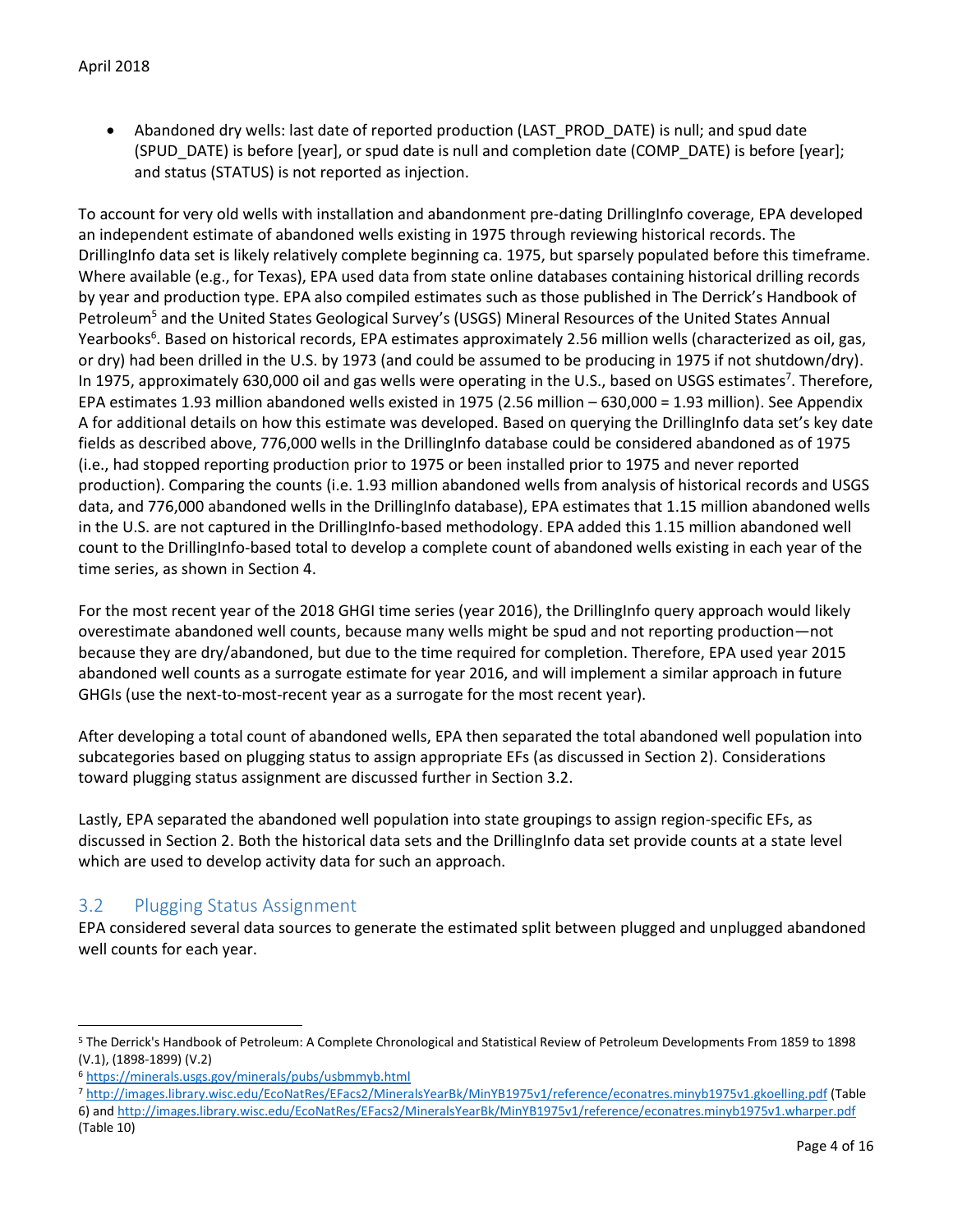$\ddot{\phantom{a}}$ 

Townsend-Small et al. offer limited observations that might be considered a "snapshot" of plugging status based on wells encountered for testing in year 2015 in the eastern and western U.S. As shown i[n Table 2](#page-1-0) above, 50 percent of the 12 eastern wells tested were plugged; and 90 percent of the 126 western wells tested were plugged. The Kang et al. 2016 Pennsylvania study observed that of the 88 wells sampled, 40 percent were plugged. For both studies, due to the relatively small sample size compared to the national abandoned wells population and other factors of study design (e.g., certain wells could not be located based on records, and certain wells could not be physically accessed), other data sets or approaches might better represent the national population split between plugged and unplugged for purposes of developing GHGI estimates.

For the 2018 GHGI, EPA used status codes in the DrillingInfo database to split the population of abandoned wells into the plugged and unplugged categories. The DrillingInfo database contains the reported status for nearly 3.6 million wells. The status code is updated on an ongoing basis as reported to states (i.e., is not modified or standardized by DrillingInfo); the definition of a given status code might vary by state. As of early 2017, over 95 percent of well records in the DrillingInfo database report the status codes identified in the left-most column of [Table 4.](#page-4-0) EPA identified status codes assumed to represent abandoned wells (e.g., inactive, P&A, abandoned, shut in, plugged), then assigned the count of wells reporting each such code as plugged or unplugged. The right-most column of [Table 4](#page-4-0) indicates assigned plugging status using an approach that considers wells with the status codes "P&A (plugged and abandoned)" and "PLUGGED" to be plugged. EPA continues to seek feedback on how to assign plugging status, particularly for codes with \* in this column; as a default approach, EPA currently assigns "unplugged" status to these codes.

| ັ                             |                        |                                          |                                                   |
|-------------------------------|------------------------|------------------------------------------|---------------------------------------------------|
|                               | <b>Number of Wells</b> | <b>Percent of All</b><br><b>Wells</b> in | <b>Abandoned Well</b><br><b>Assigned Plugging</b> |
| <b>Status Code</b>            | (millions)             | <b>DrillingInfo</b>                      | <b>Status</b>                                     |
| <b>INACTIVE</b>               | 1.5                    | 42%                                      | Unplugged*                                        |
| <b>ACTIVE</b>                 | 0.9                    | 27%                                      | n/a                                               |
| P&A (plugged and abandoned)   | 0.7                    | 20%                                      | Plugged                                           |
| <b>DRY</b>                    | 0.1                    | 3%                                       | Unplugged*                                        |
| ACTIVE INJ (active injection) | 0.07                   | 2%                                       | n/a                                               |
| ABANDONED                     | 0.03                   | 1%                                       | Unplugged*                                        |
| <b>EXPIRED PERMIT</b>         | 0.03                   | 1%                                       | n/a                                               |
| <b>SHUT IN</b>                | 0.02                   | 1%                                       | Unplugged*                                        |
| PLUGGED                       | 0.02                   | 1%                                       | Plugged                                           |
| All other codes               | 0.1                    | 1%                                       | $\ast$                                            |

<span id="page-4-0"></span>**Table 4. DrillingInfo Status Codes Reported as of Early 2017** 

\* EPA seeks stakeholder feedback on assigning as plugged or unplugged.

n/a – Status code does not indicate likely abandonment.

This approach allowed EPA to approximate the split representing the most recent time series year. Using the assigned plugging status values shown in the last column of [Table 4,](#page-4-0) 69 percent of abandoned wells are considered unplugged, and 31 percent of abandoned wells plugged, in year 2016. Since this data set likely does not include the oldest wells in the U.S., this value might over-estimate the fraction of the well population that is currently plugged. Because this approach is based on the most recent available state data as compiled by DrillingInfo, it reflects impacts of state- or industry-led plugging efforts (e.g., orphaned well plugging programs<sup>8</sup>), assuming that plugging status is generally kept up to date in state databases.

<sup>8</sup> Examples include California's Idle and Orphan Well Program; Louisiana's Oilfield Site Restoration Program; Michigan's Orphan Well Program; Ohio's Orphan Well Program; Pennsylvania's Abandoned and Orphan Well Plugging Program.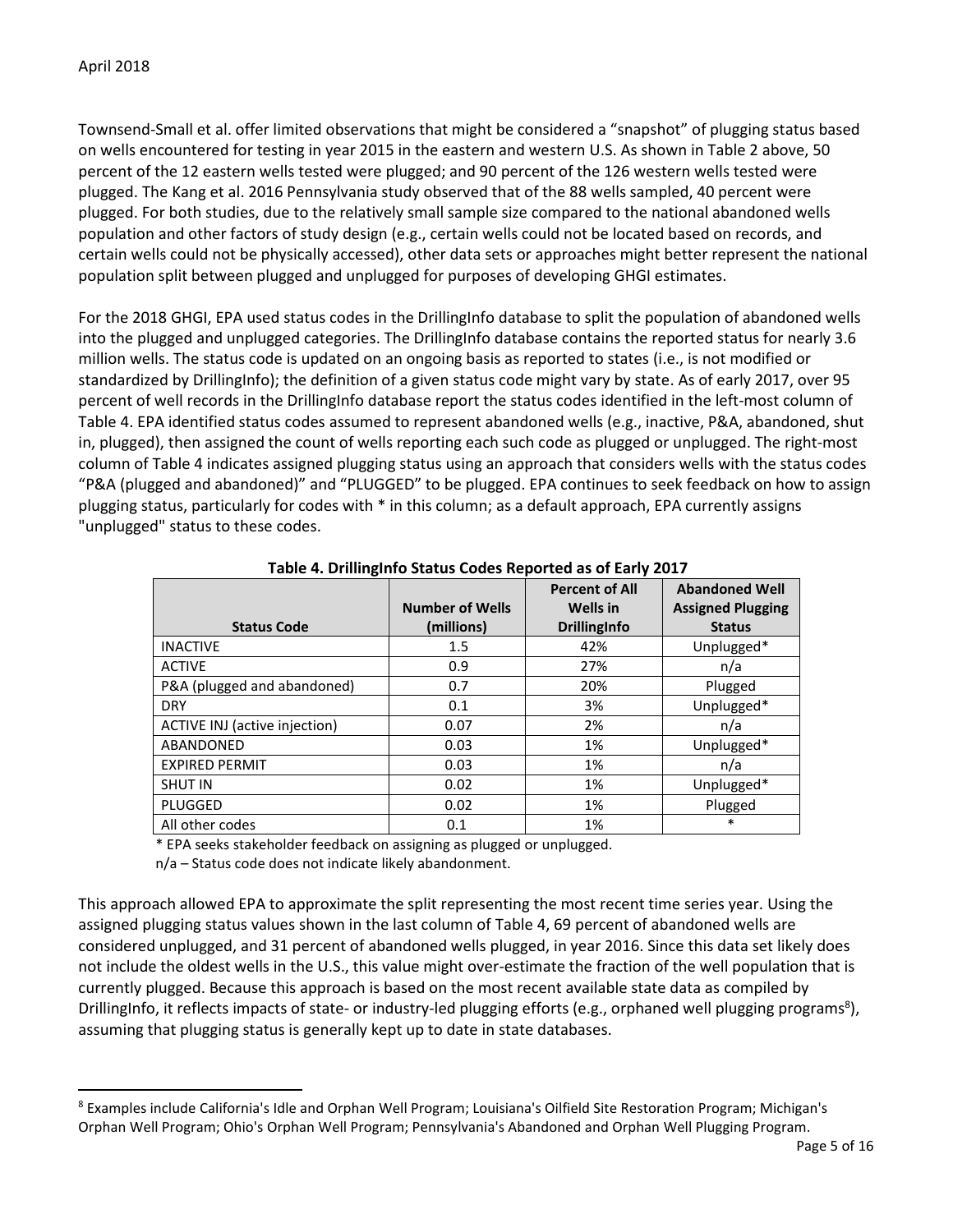$\overline{a}$ 

Regarding the status code "INACTIVE" in the DrillingInfo database, the vast majority of wells reporting this code are not included in the GHGI active well count data. Some wells with INACTIVE status might also report production within a given calendar year, and therefore be counted in the GHGI as active wells. However, the current methodology presented in this memo avoids double counting of wells between the abandoned wells and the active wells categories in the GHGI. The methodology discussed here for activity data relies on the DrillingInfo status field only for estimating the abandoned wells population split between plugged and unplugged. The approach discussed in this memo to develop national estimates of abandoned wells excludes any wells that report production within the given year. The current GHGI estimates emissions from wells that report production within a given year. Therefore, implementing the GHGI update as described in this memo does not result in doublecounting of wells as both active and abandoned.

The National Petroleum Council (NPC) Paper #2-25<sup>9</sup>, released in 2011, describes the historical evolution of plugging approaches and effectiveness. Oil and gas drilling in the U.S. began in Pennsylvania in 1859, and 1893 in Texas. For decades, regulations regarding plugging did not exist. Over time, states began instituting guidance and regulations regarding plugging; but in the meantime, wells were being drilled with very limited documentation of locations, etc. Regulations grew more stringent in the 1950s, requiring cement for sealing the producing intervals and the top of the wellbore. Prior to the 1950s, thousands of wells were left unplugged or ineffectively plugged (e.g., using very little cement). In the 1970s, regulations developed further to focus on environmental protection. According to NPC, "modern regulatory standards in all U.S. jurisdictions require specific provisions for plugging and documenting oil and natural gas wells before they are abandoned. Most wells are still plugged with cement using methods and materials developed in the 1970s."

To develop estimates for fraction of wells plugged in each year of the 1990-2016 time series, EPA developed an assumption that in 1950, all abandoned wells were effectively unplugged (based on the above information on historical practices), applied the percentage of wells plugged (31 percent) in 2016 developed from the DrillingInfo analysis, and applied linear interpolation for 1990-2015. While various programs and efforts have identified and plugged some abandoned wells, due to the estimated order of magnitude of these very old wells (approximately 2 million), most of this population might still be unplugged or ineffectively plugged. This assumption is generally supported by the DrillingInfo analysis discussed above (two-thirds of abandoned wells are unplugged as of 2016).

# 4. 2018 GHGI Estimates of Methane from Abandoned Wells

[Table 5](#page-7-0) shows estimates of total abandoned wells developed by querying the DrillingInfo data set and incorporating an assessment of historical data sources, as described in Section 3.1.

[Table 6](#page-7-1) shows estimates of abandoned well counts by production type. EPA allocated the total abandoned well counts shown i[n Table 5](#page-7-0) to gas and oil production categories to support incorporation into the GHGI natural gas and petroleum systems source categories, respectively, using the following methodology:

- The abandoned wells not included in the DrillingInfo database (i.e., counted based on review of historical data sources) are reported by production type within the historical data source—as gas, oil, or dry. EPA assigned gas wells as gas wells, and oil wells as oil wells (as data are not consistently available to assign production type using the GOR-based method used for wells in the GHGI).
- For wells resulting from the DrillingInfo query surrounding date of last production, EPA applied the existing GHGI convention to analyze the cumulative reported production from each well—if the ratio of

<sup>&</sup>lt;sup>9</sup> [https://www.npc.org/Prudent\\_Development-Topic\\_Papers/2-25\\_Well\\_Plugging\\_and\\_Abandonment\\_Paper.pdf](https://www.npc.org/Prudent_Development-Topic_Papers/2-25_Well_Plugging_and_Abandonment_Paper.pdf)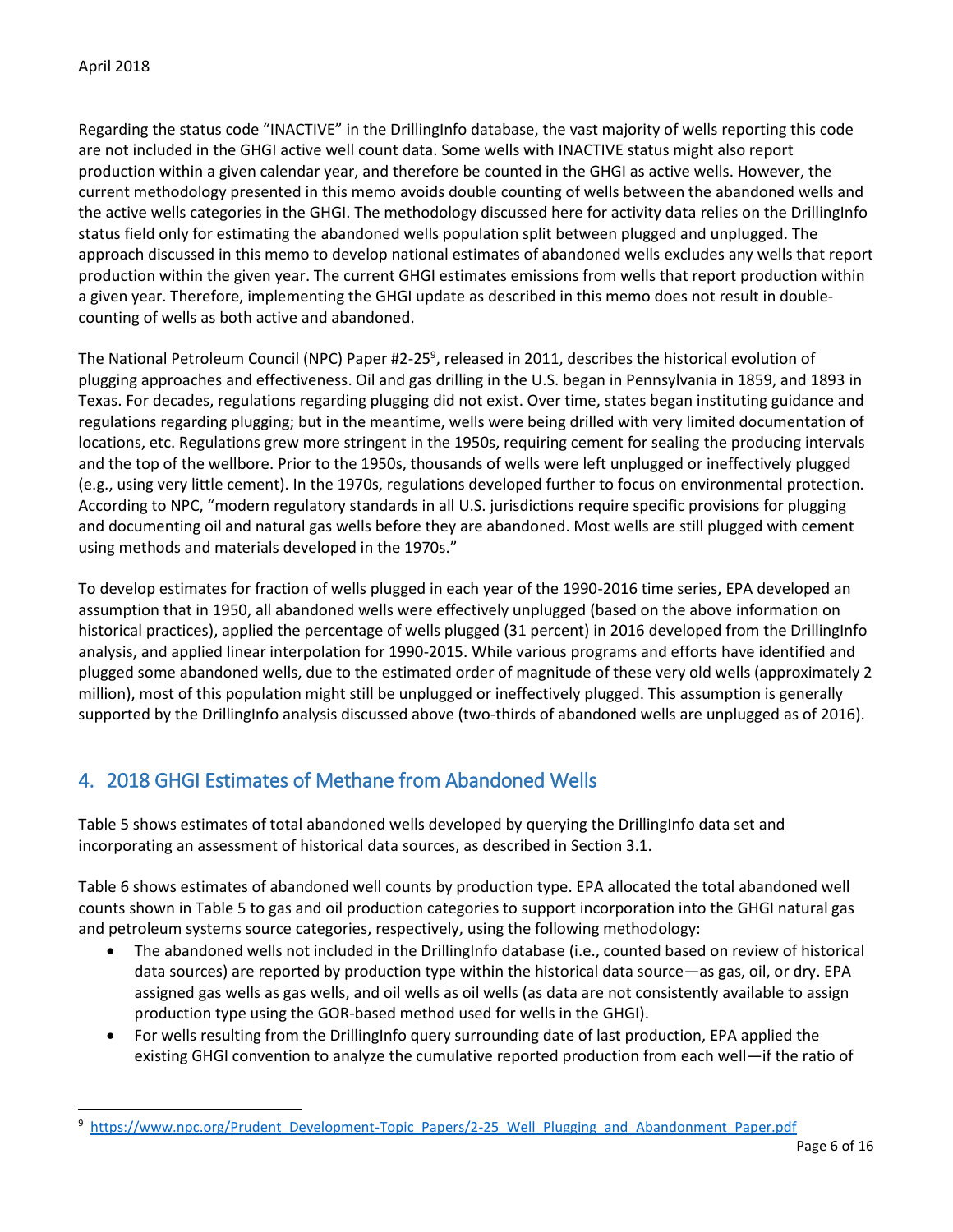cumulative gas to oil production exceeded 100 mcf/bbl, EPA counted the well as gas; otherwise, it was counted as oil.

- For wells resulting from the DrillingInfo query to count wells reporting spud date but no production, EPA assigned these wells as "dry."
- Lastly, for the total count of "dry" wells in a given year (from historical data sources and DrillingInfo), EPA allocated such wells to gas and oil categories based on the split already calculated for such year.

[Table 7](#page-7-2) shows estimates of abandoned well counts by production type and plugging status, using the approach described in Section 3.2 (assuming 100 percent unplugged in 1950, 69 percent unplugged in 2016, and interpolation to assign the split in intermediate years).

[Table 8](#page-7-3) shows estimated emissions from abandoned wells across the time series once region-specific activity allocation and EFs are applied; "Appalachian" EFs [\(Table 3\)](#page-2-0) apply to abandoned wells in the Appalachian Basin region (within Ohio, Pennsylvania, West Virginia, New York, Kentucky, and Tennessee), while Townsend-Small "entire U.S." EFs apply to all other abandoned wells. Between 1990 and 2016, 28–30% of abandoned gas wells, and 23–26% of abandoned oil wells, are estimated to be located in Appalachia.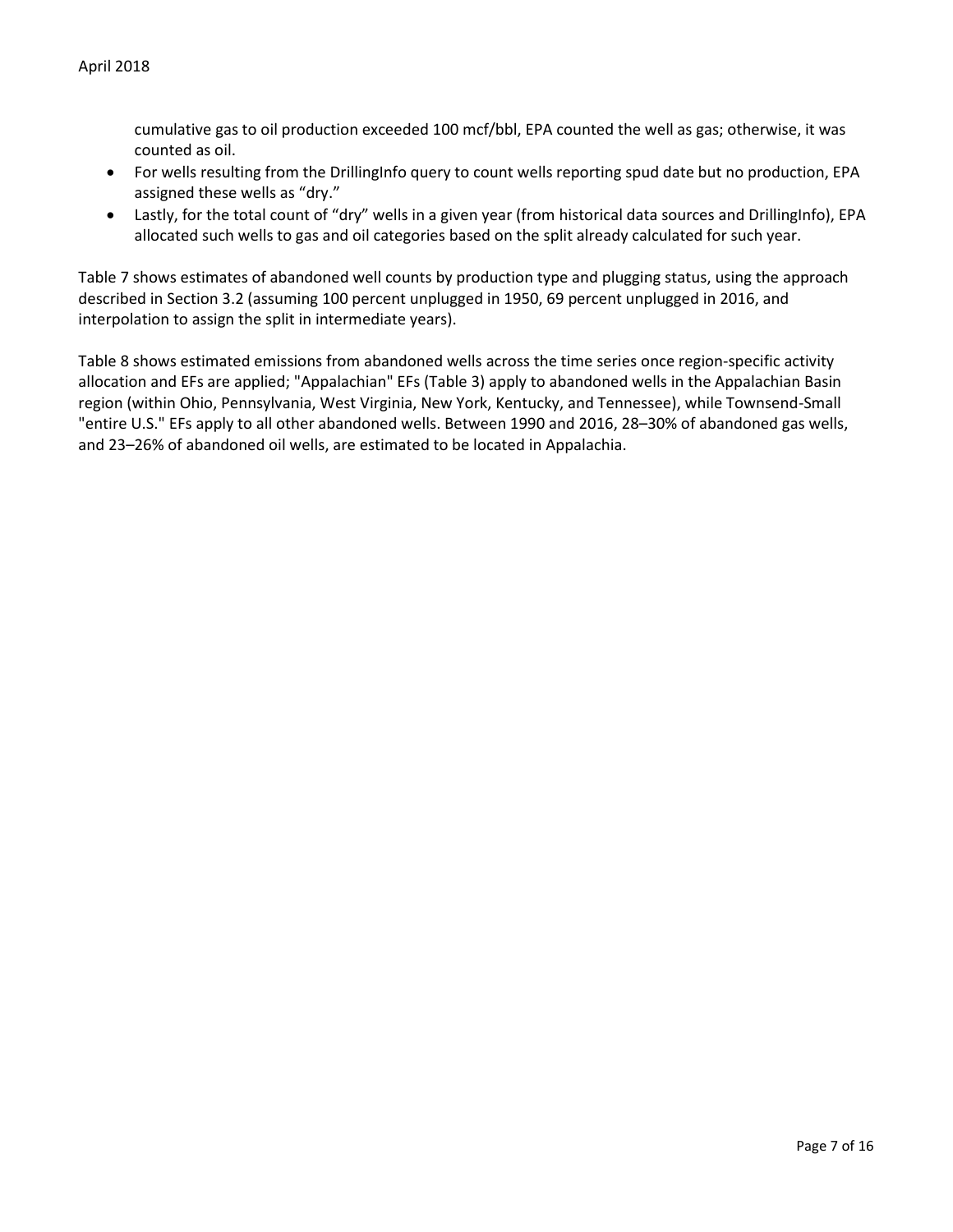#### **Table 5. Estimates of Total Abandoned Wells Over the GHGI Time Series (millions)**

| Year                                                                                                                                                                                                                                   | '90 | '91 | '92 | '93 | '94' | $-95$ | '96 | '97 | 98   '99 | '00 | '01 | $\log$ | '03 | '04 | '05 | $'06$ | '07 | '08 | '09 | $'10$ | $ 11 $ $ 12 $ | '13 | '14 I | 115 | '16                                                                                                                                                                                             |
|----------------------------------------------------------------------------------------------------------------------------------------------------------------------------------------------------------------------------------------|-----|-----|-----|-----|------|-------|-----|-----|----------|-----|-----|--------|-----|-----|-----|-------|-----|-----|-----|-------|---------------|-----|-------|-----|-------------------------------------------------------------------------------------------------------------------------------------------------------------------------------------------------|
| DrillingInfo (Raw)                                                                                                                                                                                                                     |     |     |     |     |      |       |     |     |          |     |     |        |     |     |     |       |     |     |     |       |               |     |       |     | 1.25  1.28  1.31  1.34  1.37  1.40  1.42  1.45  1.48  1.52  1.54  1.57  1.59  1.61  1.63  1.65  1.68  1.70  1.73  1.76  1.79  1.82  1.85  1.90  1.96  1.96  1.96                                |
| Not included in DrillingInfo <sup>a</sup>   1.15   1.15   1.15   1.15   1.15   1.15   1.15   1.15   1.15   1.15   1.15   1.15   1.15   1.15   1.15   1.15   1.15   1.15   1.15   1.15   1.15   1.15   1.15   1.15   1.15   1.15   1.15 |     |     |     |     |      |       |     |     |          |     |     |        |     |     |     |       |     |     |     |       |               |     |       |     |                                                                                                                                                                                                 |
| Totalb                                                                                                                                                                                                                                 |     |     |     |     |      |       |     |     |          |     |     |        |     |     |     |       |     |     |     |       |               |     |       |     | 2.37 2.94 2.97 2.97 2.98 2.91 2.97 2.98 2.91 2.97 2.98 2.97 2.58 2.97 2.58 2.57 2.55 2.55 2.57 2.60 2.63 2.67 2.69 2.72 2.74 2.76 2.78 2.80 2.83 2.85 2.88 2.91 2.94 2.97 3.00 3.05 2.11 3.11 1 |

a – Based on assessment of historical data sources including Derrick's Handbook of Petroleum and the USGS Mineral Resources of the United States Annual Yearbooks, as described in Section 3.1.

b – Previous rows show rounded values; totals shown may not equal sum.

#### **Table 6. Estimates of Total Abandoned Wells Over the GHGI Time Series, by Production Type (millions)**

| Year               |  |  |  |  |  |  |  |  |  |  |  |  |  | 16 '  14 '  12 '  12 '  12 '  11 '  10 '  100 '  107 '  106 '  107   107   107   108   109   109 '  109 '  10 '  12 '  13 '  13 '  13 '  13 '  15 '  15 '  15 '  15 '  15 '  15 '  15 '    |
|--------------------|--|--|--|--|--|--|--|--|--|--|--|--|--|--------------------------------------------------------------------------------------------------------------------------------------------------------------------------------------------|
| Total <sup>a</sup> |  |  |  |  |  |  |  |  |  |  |  |  |  | 2.37   2.40   2.43   2.46   2.49   2.52   2.55   2.57   2.60   2.63   2.67   2.69   2.72   2.74   2.76   2.78   2.80   2.83   2.85   2.88   2.91   2.94   2.97   3.00   3.05   3.11   3.11 |
| <b>Gas</b> b       |  |  |  |  |  |  |  |  |  |  |  |  |  | 0.32 0.33 0.33 0.34 0.34 0.35 0.35 0.35 0.35 0.36 0.37 0.37 0.37 0.38 0.39 0.39 0.40 0.40 0.41 0.42 0.43 0.44 0.45 0.45 0.47 0.47 0.48 0.50 0.52 0.55 0.55 0.55                            |
| <b>Oil</b> b       |  |  |  |  |  |  |  |  |  |  |  |  |  | l 2.05   2.41   2.42   2.52   2.52   2.52   2.53   2.53   2.53   2.53   2.54   2.54   2.55   2.55   2.55   2.56   2.55   2.55   2.55   2.55   2.55   2.55   2.55   2.55   2.55   2.55   2. |

a – Rounded values; totals shown may not equal sum of rows below.

<span id="page-7-0"></span>b – Including allocated dry hole counts.

#### **Table 7. Estimates of Plugged and Unplugged Abandoned Wells Over the GHGI Time Series, by Production Type**

|                               |      |     |     |     |     | ັ   |     |     | ັບ  |     |      |     |     |     |     |     |     |     |     |     |     |     |     |     |     |     |                                                                                                                                                                                    |
|-------------------------------|------|-----|-----|-----|-----|-----|-----|-----|-----|-----|------|-----|-----|-----|-----|-----|-----|-----|-----|-----|-----|-----|-----|-----|-----|-----|------------------------------------------------------------------------------------------------------------------------------------------------------------------------------------|
| Year                          | '90' | '91 | '92 | '93 | '94 | '95 | '96 | '97 | '98 | '99 | '00' | '01 | '02 | '03 | '04 | '05 | '06 | '07 | '08 | '09 | '10 | '11 | '12 | '13 | '14 | '15 | '16                                                                                                                                                                                |
| Total (millions) <sup>a</sup> |      |     |     |     |     |     |     |     |     |     |      |     |     |     |     |     |     |     |     |     |     |     |     |     |     |     | 2.37 2.91 2.94 2.97 2.94 2.97 2.94 2.97 2.94 2.97 2.91 2.97 2.67 2.67 2.69 2.72 2.72 2.74 2.75 2.78 2.80 2.83 2.85 2.88 2.91 2.94 2.97 3.00 3.05 3.11 3.11                         |
| Unplugged (%)                 |      |     |     |     |     |     |     |     |     |     |      |     |     |     |     |     |     |     |     |     |     |     |     |     |     |     | 81%   81%   80%   80%   70%   70%   70%   78%   78%   77%   77%   76%   76%   76%   75%   74%   74%   73%   73%   72%   72%   72%   71%   71%   71%   70%   70%   69%              |
| Plugged (%)                   |      |     |     |     |     |     |     |     |     |     |      |     |     |     |     |     |     |     |     |     |     |     |     |     |     |     | 19%   19%   20%   20%   21%   21%   21%   22%   23%   23%   23%   24%   24%   25%   25%   26%   26%   27%   27%   28%   28%   28%   29%   29%   30%   30%   30%   31%              |
| Gas <sup>b</sup> (millions)   |      |     |     |     |     |     |     |     |     |     |      |     |     |     |     |     |     |     |     |     |     |     |     |     |     |     | 0.32 0.33 0.34 0.50 0.52 0.34 0.35 0.35 0.35 0.36 0.36 0.37 0.37 0.37 0.38 0.39 0.39 0.40 0.40 0.41 0.42 0.43 0.44 0.45 0.47 0.45 0.47 0.48 0.50 0.52 0.55 0.55 0.55               |
| <b>Unplugged</b>              |      |     |     |     |     |     |     |     |     |     |      |     |     |     |     |     |     |     |     |     |     |     |     |     |     |     | 0.28 0.27 0.27 0.27 0.27 0.28 0.28 0.28 0.28 0.28 0.29 0.29 0.29 0.29 0.29 0.30 0.30 0.30 0.31 0.31 0.31 0.32 0.33 0.33 0.33 0.34 0.35 0.37 0.38 0.38 0.38                         |
| Plugged                       |      |     |     |     |     |     |     |     |     |     |      |     |     |     |     |     |     |     |     |     |     |     |     |     |     |     | 0.06  0.06  0.06  0.07  0.07  0.07  0.07  0.08  0.08  0.08  0.08  0.09  0.09  0.09  0.00  0.10  0.10  0.11  0.11  0.11  0.12  0.12  0.13  0.13  0.13  0.14  0.15  0.16  0.17  0.17 |
| Oil <sup>b</sup> (millions)   |      |     |     |     |     |     |     |     |     |     |      |     |     |     |     |     |     |     |     |     |     |     |     |     |     |     | 2.66 2.56 2.57 2.47 2.49 2.41 2.49 2.44 2.46 2.47 2.49 2.51 2.53 2.55 2.35 2.35 2.39 2.39 2.41 2.42 2.44 2.46 2.47 2.49 2.51 2.52 2.56 2.56 2.56                                   |
| <b>Unplugged</b>              | 1.67 |     |     |     |     |     |     |     |     |     |      |     |     |     |     |     |     |     |     |     |     |     |     |     |     |     |                                                                                                                                                                                    |
| Plugged                       |      |     |     |     |     |     |     |     |     |     |      |     |     |     |     |     |     |     |     |     |     |     |     |     |     |     | 0.78 0.79 0.70 0.61 0.66 0.67 0.69 0.67 0.69 0.67 0.69 0.60 0.61 0.68 0.69 1.0.58 0.60 0.61 0.68 0.64 0.66 0.67 0.69 0.70 0.72 0.74 0.75 0.78 0.78 0.79                            |

<span id="page-7-1"></span>a – Rounded values; totals shown may not equal sum of rows below.

b – Including allocated dry hole counts. Rounded values; totals shown may not equal sum of rows below.

#### **Table 8. Estimates of Abandoned Well CH<sup>4</sup> Emissions over GHGI Time Series (MMT CO2e)**

<span id="page-7-2"></span>

| Year               | '90'                                                                                                                                                                                                                                                                                                                          | '91 | '92 | '93 | '94 | '95' | '96 | $^{\circ}$ 97 $^{\circ}$ | '98 | '99 | '00 l | $\sqrt{01}$ | '02 | '03 | '04 | '05 | '06 | '07 | '08 | '09 | '10 | '11 | 12 | $-13$                                                                                                                                                                               | 14 | '15'        | '16 |
|--------------------|-------------------------------------------------------------------------------------------------------------------------------------------------------------------------------------------------------------------------------------------------------------------------------------------------------------------------------|-----|-----|-----|-----|------|-----|--------------------------|-----|-----|-------|-------------|-----|-----|-----|-----|-----|-----|-----|-----|-----|-----|----|-------------------------------------------------------------------------------------------------------------------------------------------------------------------------------------|----|-------------|-----|
| Total <sup>a</sup> | 6.50   6.54   6.58   6.62   6.65   6.68   6.71   6.73   6.76   6.79   6.84   6.85   6.86   6.87   6.87   6.88   6.88   6.89   6.90   6.92   6.94   6.95   6.97   7.01   7.06   7.156   7.11                                                                                                                                   |     |     |     |     |      |     |                          |     |     |       |             |     |     |     |     |     |     |     |     |     |     |    |                                                                                                                                                                                     |    |             |     |
| Gas                | $\mid 0.90 \mid 0.91 \mid 0.92 \mid 0.93 \mid 0.95 \mid 0.96 \mid 0.97 \mid 0.98 \mid 0.99 \mid 1.01 \mid 1.01 \mid 1.02 \mid 1.03 \mid 1.04 \mid 1.05 \mid 1.07 \mid 1.08 \mid 1.10 \mid 1.12 \mid 1.16 \mid 1.18 \mid 1.21 \mid 1.25 \mid 1.30 \mid 1.30 \mid 1.37 \mid 1.38 \mid 1.39 \mid 1.39 \mid 1.39 \mid 1.30 \mid $ |     |     |     |     |      |     |                          |     |     |       |             |     |     |     |     |     |     |     |     |     |     |    |                                                                                                                                                                                     |    | $1.37$ 1.36 |     |
| Oil                |                                                                                                                                                                                                                                                                                                                               |     |     |     |     |      |     |                          |     |     |       |             |     |     |     |     |     |     |     |     |     |     |    | 5.60   5.63   5.66   5.68   5.71   5.73   5.74   5.76   5.78   5.80   5.84   5.84   5.84   5.83   5.83   5.82   5.81   5.80   5.79   5.78   5.77   5.77   5.76   5.76   5.79   5.75 |    |             |     |

<span id="page-7-3"></span>a – Rounded values; totals shown may not equal sum of rows below.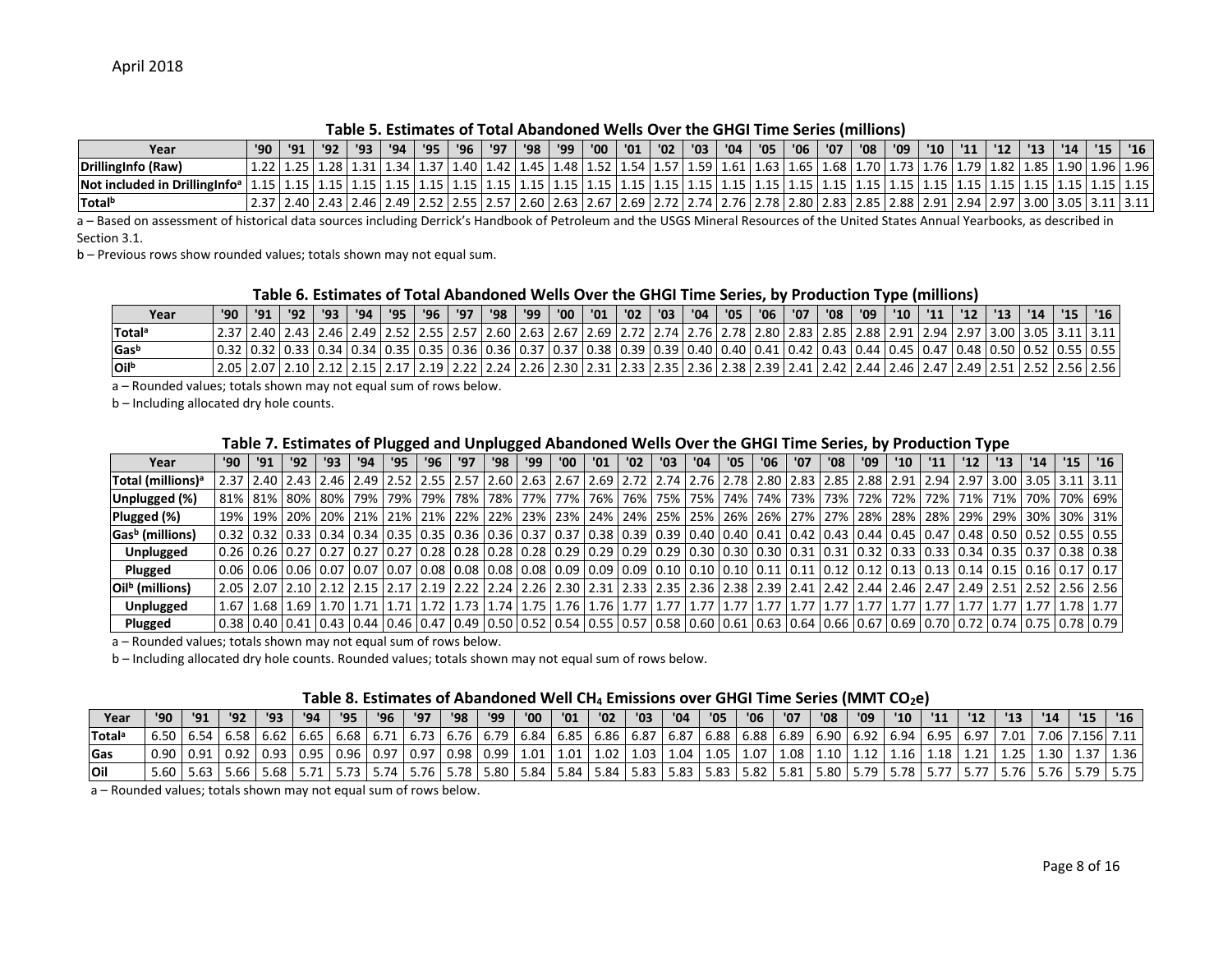$\overline{a}$ 

## 5. 2018 GHGI Estimates of CO<sub>2</sub> from Abandoned Wells

CO<sup>2</sup> emission estimates for select time series years are published in EPA's *Inventory of U.S. Greenhouse Gas Emissions and Sinks: 1990-2016* (April 2018). EPA developed abandoned well CO<sup>2</sup> EFs using the CH<sup>4</sup> EFs and an assumed ratio of CO<sub>2</sub>-to-CH<sub>4</sub> gas content, similar to the approach used to calculate CO<sub>2</sub> emissions for many sources in Petroleum Systems and Natural Gas Systems. For abandoned oil wells, EPA used the Petroleum Systems default production segment associated gas ratio of 0.020 MT CO<sub>2</sub>/MT CH4, which was derived through API TankCalc modeling runs. For abandoned gas wells, EPA used the Natural Gas Systems default production segment CH<sub>4</sub> and CO<sub>2</sub> gas content values (GRI/EPA 1996<sup>10</sup>, GTI 2001<sup>11</sup>) to develop a ratio of 0.044 MT CO<sub>2</sub>/MT CH<sub>4</sub>.

### 6. 2018 GHGI Uncertainty Estimate for Abandoned Wells

The development of the uncertainty range surrounding abandoned wells emissions estimates is documented in EPA's *Inventory of U.S. Greenhouse Gas Emissions and Sinks: 1990-2016* (April 2018). To characterize uncertainty surrounding estimates of abandoned well emissions, EPA conducted a quantitative uncertainty analysis using the IPCC Approach 2 methodology (Monte Carlo simulation technique). EPA used Microsoft Excel's @RISK add-in tool to estimate the 95 percent confidence bound around total methane emissions from abandoned oil and gas wells, then applied the calculated bounds to both CH<sub>4</sub> and CO<sub>2</sub> emissions estimates for each population. The @RISK add-in provides for the specification of probability density functions (PDFs) for key variables within a computational structure that mirrors the calculation of the inventory estimate. EPA used measurement data from the Kang et al. (2016) and Townsend-Small et al. (2016) studies to characterize the  $CH_4$  emission factor PDFs. For activity data inputs (e.g., total count of abandoned wells, split between plugged and unplugged), EPA assigned default uncertainty bounds of +/- 10% based on expert judgment.

The results presented below in [Table 9](#page-8-0) provide the 95 percent confidence bound within which actual emissions from abandoned oil and gas wells are likely to fall for the year 2016, using the recommended IPCC methodology.

|                     |                 | <b>Year 2016</b>                                              |                                               | <b>Uncertainty Range Relative to Emission Estimate</b> |                              |                           |
|---------------------|-----------------|---------------------------------------------------------------|-----------------------------------------------|--------------------------------------------------------|------------------------------|---------------------------|
| <b>Source</b>       | Gas             | <b>Emission</b><br><b>Estimate</b><br>(MMT CO <sub>2</sub> e) | <b>Lower Bound</b><br>(MMT CO <sub>2</sub> e) | <b>Upper Bound</b><br>(MMT CO <sub>2</sub> e)          | <b>Lower Bound</b><br>$(\%)$ | <b>Upper Bound</b><br>(%) |
| Abandoned oil wells | CH <sub>4</sub> | 5.8                                                           | 1.0                                           | 18.1                                                   | -83%                         | $+215%$                   |
| Abandoned gas wells | CH <sub>4</sub> | 1.4                                                           | 0.2                                           | 4.3                                                    | -83%                         | $+215%$                   |
| Abandoned oil wells | CO <sub>2</sub> | 0.005                                                         | 0.001                                         | 0.015                                                  | -83%                         | $+215%$                   |
| Abandoned gas wells | CO <sub>2</sub> | 0.007                                                         | 0.001                                         | 0.022                                                  | $-83%$                       | $+215%$                   |

<span id="page-8-0"></span>

| Table 9. Quantitative Uncertainty Estimates for $CH_4$ and $CO_2$ Emissions from Abandoned Wells (MMT |
|-------------------------------------------------------------------------------------------------------|
| $CO2e$ and Percent)                                                                                   |

<sup>10</sup> GRI/EPA (1996) *Methane Emissions from the Natural Gas Industry*. Prepared by Harrison, M., T. Shires, J. Wessels, and R. Cowgill, eds., Radian International LLC for National Risk Management Research Laboratory, Air Pollution Prevention and Control Division, Research Triangle Park, NC. EPA-600/R-96-080a.

<sup>11</sup> GTI (2001) Gas Resource Database: Unconventional Natural Gas and Gas Composition Databases. Second Edition. GRI-01/0136.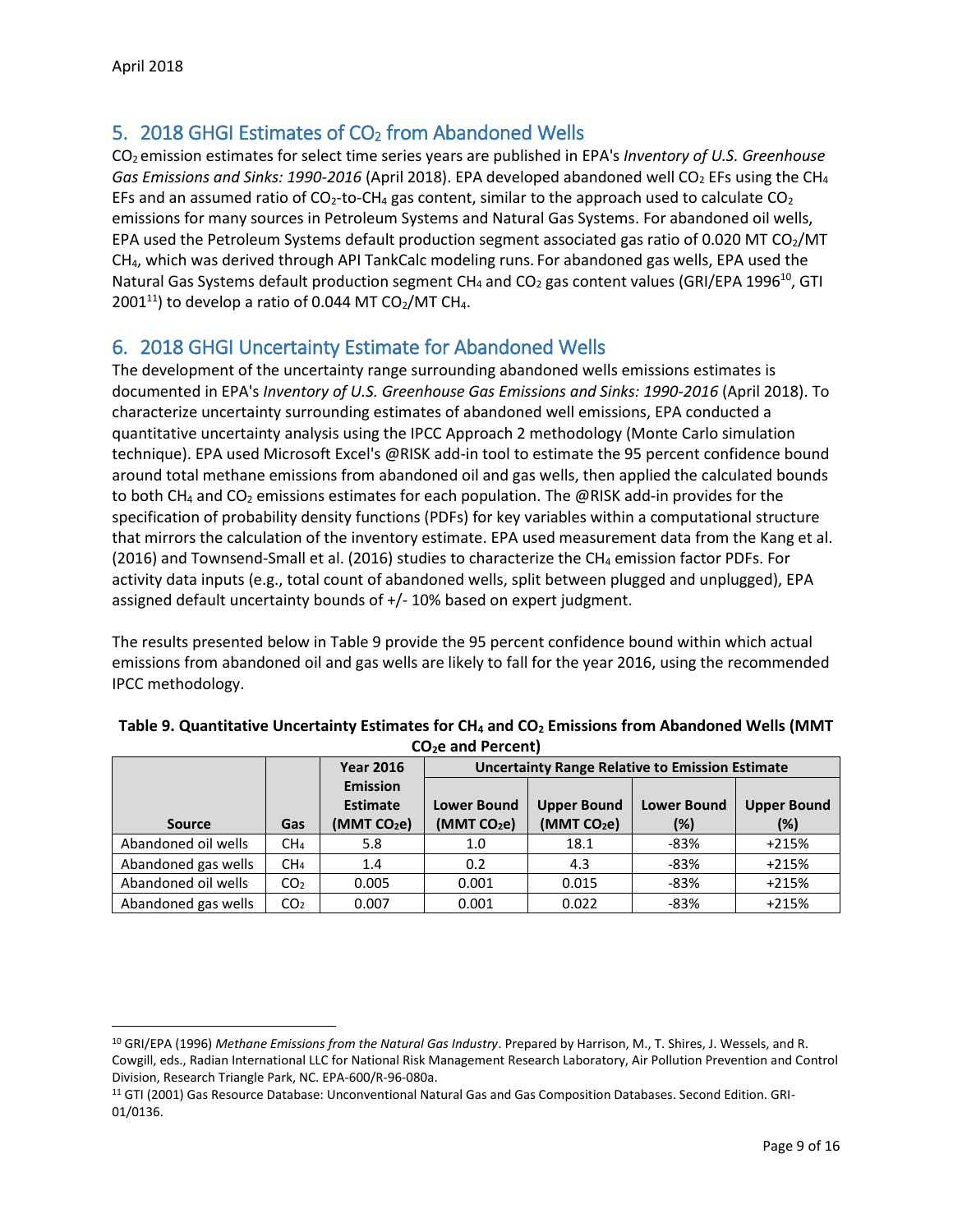# 7. Additional Considerations

### 7.1 Emission Factors

Recent studies summarized in this memorandum suggest additional considerations (listed below) regarding the representativeness of the data used to develop EFs. EPA will review additional data relevant to these research questions as data emerge.

- What is the impact of nearby production or storage on emissions from abandoned wells?
- Are average emissions rates from abandoned wells in unstudied major production areas in the U.S. (e.g., Texas) similar to those in studied areas?
- What further subcategorization (e.g., well plugging timeframe, well type) is appropriate for EF development?
- How do methane flow rates from abandoned wells vary over long periods of time?

Regarding the last consideration above, for purposes of developing an estimate in the GHGI, EPA currently assumes that abandoned wells leak over long periods of time at relatively steady rates, based on available data. In the Townsend-Small et al. data set, 6 out of 138 wells were found to have measurable emissions in 2015. Based on available records, three such wells were completed prior to the 1950s, and therefore likely became abandoned several years, or even decades, prior to the Townsend-Small et al. measurement campaign (the state does not have a record of the last reported production for these wells). This supports an assumption that even very old wells (that produced in the late 1800s and early 1900s) might continue to leak over long periods of time, if left unplugged or ineffectively plugged. Kang et al. 2016 conducted repeat measurements over a time span of two years and observed that flow rates of high emitters are sustained through that period of time.

### 7.2 Activity Data

Recent studies also suggest additional considerations (listed below) regarding the representativeness and completeness of activity data estimates that might be used in the GHGI. EPA will review additional relevant data as they emerge.

- What is the magnitude of undocumented abandoned wells?
- Should certain types of wells be included in the national count—for example, injection wells drilled for enhanced oil recovery, and dry wells?
- What data sources and methodology might be used to estimate national total activity for vented abandoned wells, such as the coal area wells measured in the Kang studies in Pennsylvania? Do other states have similar venting requirements as Pennsylvania?

### 8. Requests for Stakeholder Feedback

The EPA initially sought feedback on the questions below in the version of this memo released October 2017. The EPA discusses feedback received, and further planned improvements to the GHGI methodology, in Chapter 3.8 of the *Inventory of U.S. Greenhouse Gas Emissions and Sinks: 1990-2016* (April 2018). The EPA continues to welcome additional stakeholder feedback on these questions for potential updates to future GHGIs.

- 1. What additional data sources are available to estimate EFs for abandoned wells?
- 2. How might region-specific EFs be used to estimate national emissions?
- 3. What subcategories of abandoned wells should be represented in the GHGI (taking into account data availability and differences between emissions rates for subcategories). For example: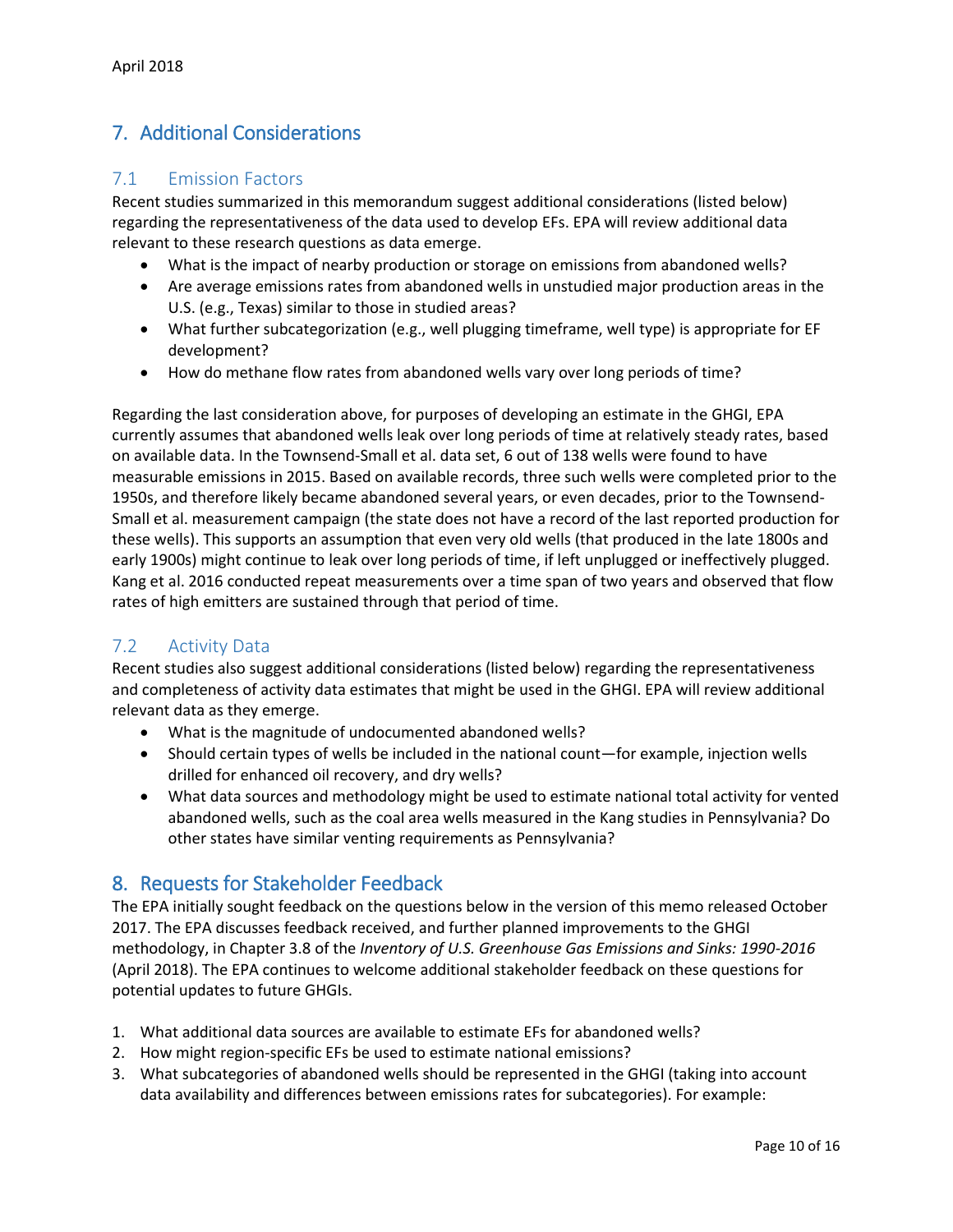- o plugging status
- o production type (e.g., oil, gas, dry, injection, other)
- o region (e.g., state or basin)
- $\circ$  unplugged wells abandoned while shut-in versus while orphaned (i.e., no responsible owner on record, usually applying to very old wells)
- o other?
- 4. What additional data sources and methods are available to estimate the total population of wells abandoned prior to 1990 (considering that the production phase of many such wells likely pre-dates DrillingInfo coverage)?
- 5. What additional data sources or methodologies might be appropriate to estimate the total population of abandoned wells existing in each year of the time series (1990–2016)?
	- Section 3.1 discusses an approach in which certain DrillingInfo date fields are analyzed to count abandoned wells as of a given year (in particular, the reported date of spud/completion and of last production). A count of wells not included in the DrillingInfo data set is currently developed from historical data sources (based on review of Derrick's Handbook of Petroleum, the USGS Mineral Resources of the United States Annual Yearbooks, and/or EIA historical drilling records). This value is added to the abandoned well counts developed from DrillingInfo. Activity data developed by this approach for various time series years are presented in [Table 5.](#page-7-0) EPA seeks feedback on this approach.
	- o What other data sources and/or methodologies might EPA consider?
- 6. For the most recent year of the 2018 GHGI time series (year 2016), the DrillingInfo query approach described in Section 3.1 might overestimate abandoned well counts, because many wells might be spud and not reporting production—not because they are dry/abandoned, but due to the time required for completion. Therefore, EPA currently uses year 2015 abandoned well counts as a surrogate estimate for year 2016, and plans to apply a similar approach in future GHGIs (use the next-to-most-recent year as surrogate for most recent year). EPA seeks feedback on this approach or other approaches to consider.
- 7. Are additional data sources or methodologies available to estimate the split between plugged and unplugged wells existing in each year of the time series (1990–2016)?
	- $\circ$  Section 3.2 discusses available data in the DrillingInfo database to characterize wells in recent year(s), an NPC 2011 paper to characterize wells in early years, and an interpolation approach that might be used. EPA seeks feedback on this approach, including on how might the DrillingInfo "Status" field be interpreted to indicate plugging status, considering the list of most commonly reported status codes described in [Table 4.](#page-4-0) EPA currently implements an approach that identifies status codes that represent abandoned wells (e.g., inactive, P&A, abandoned, shut in, plugged), then assigns the count of wells reporting each such code as plugged or unplugged. The right-most column of [Table 4](#page-4-0) indicates assigned plugging status that considers wells with the status codes "P&A (plugged and abandoned)" and "PLUGGED" to be plugged. EPA seeks feedback on how to potentially improve accuracy in assigned plugging status, particularly for codes with \* in this column.
	- o What other data sources and/or methodology might EPA consider?
- 8. Based on the discussion of historical plugging effectiveness in Section 3.2, what year (e.g., 1950) might be appropriate to assume that zero percent of existing abandoned wells were effectively plugged (such an estimate would serve as a tie point for use in interpolation to develop plugged versus unplugged activity fractions)?
- 9. What data are available to answer the research questions posed in Section 7, regarding additional considerations for calculating emission estimates for this source?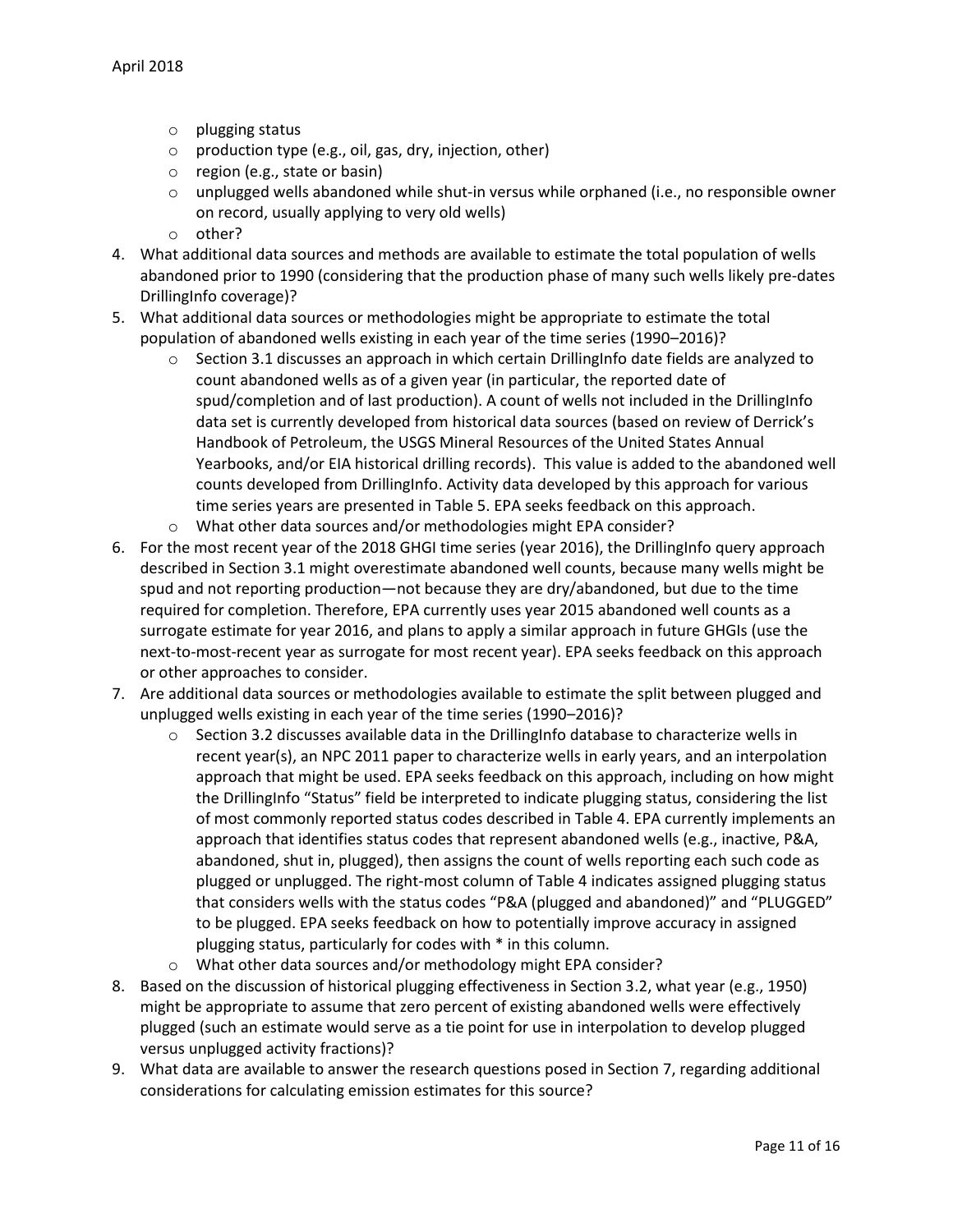- 10. Are there any additional ongoing or planned studies related to abandoned wells that may be incorporated to refine future GHGIs?
- 11. Are data sources and methods available to estimate EFs and activity data for related derelict infrastructure (e.g., flow lines)?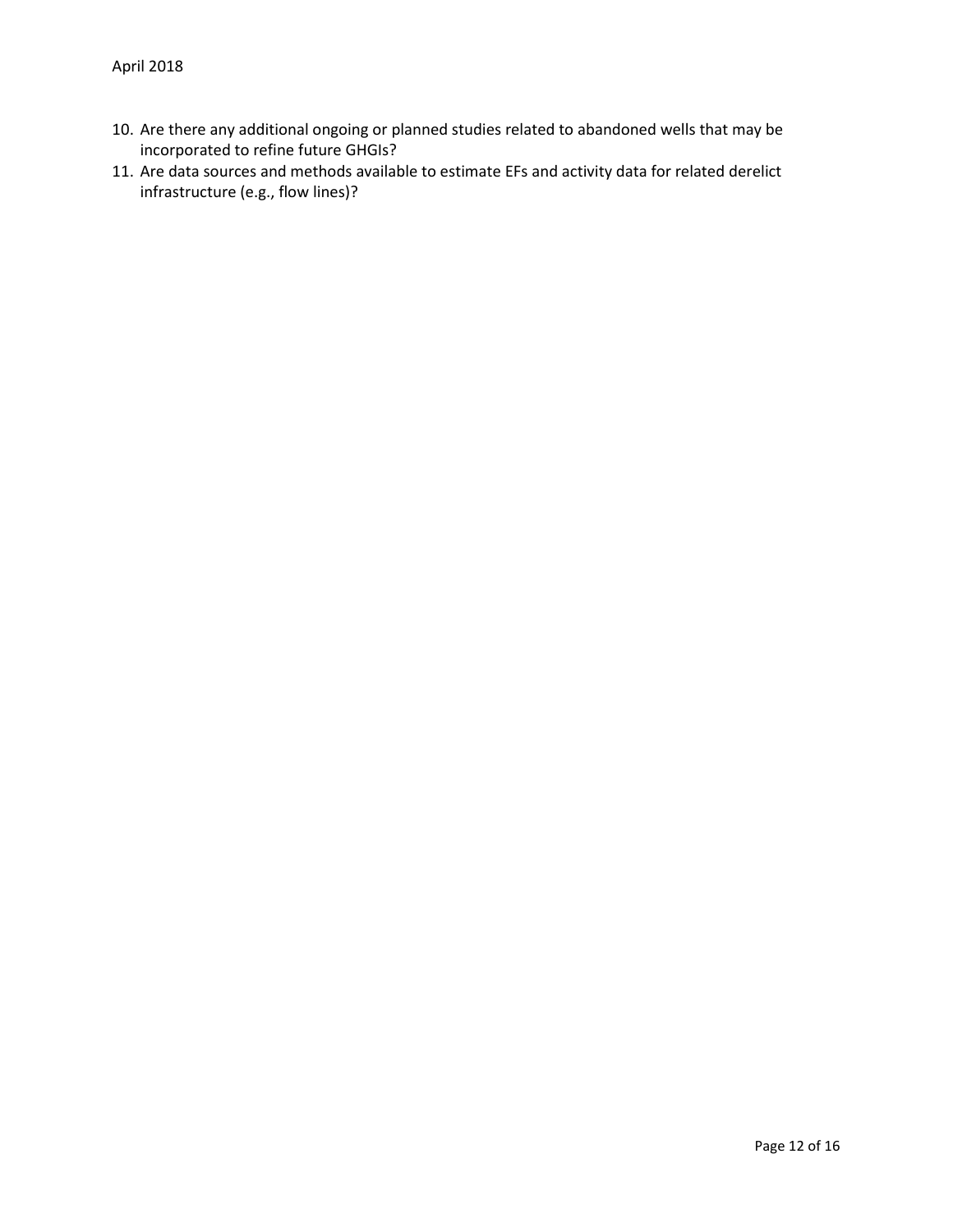### **Appendix A. Development of independent estimate of abandoned wells existing in 1975 through reviewing historical records**

Table A-1 shows estimates compiled from historical data sources of wells drilled in each state, by production type (including dry), from 1871 to 1973. Where available (e.g., for Texas), EPA used data from state online databases containing historical drilling records by year and production type. For most counts, EPA relied on estimates published in United States Geological Survey's (USGS) Mineral Resources of the United States Annual Yearbooks. Note that these state-level estimates were compiled for the purpose of developing a national-level total. In several instances, historical data sources presented counts for a combined set of states, and the table below attributes counts to one of the multiple states represented; therefore, the state-level totals shown below might be inaccurate for certain states, although the national totals would not be impacted. The righthand column of Table A-1 generally notes where this occurred.

Table A-2 shows estimates from USGS of wells producing in each state, by production type, as of 1975.

To develop an estimate of abandoned wells existing in 1975, EPA subtracted the total producing oil and gas wells as of 1975 from the total drilled by 1973 (wells drilled by 1973 were assumed to be producing by 1975, if not shutdown).

2,556,411 (wells drilled, see Table A-1) – 630,697 (wells producing, see Table A-2) = 1,925,714 abandoned wells in 1975.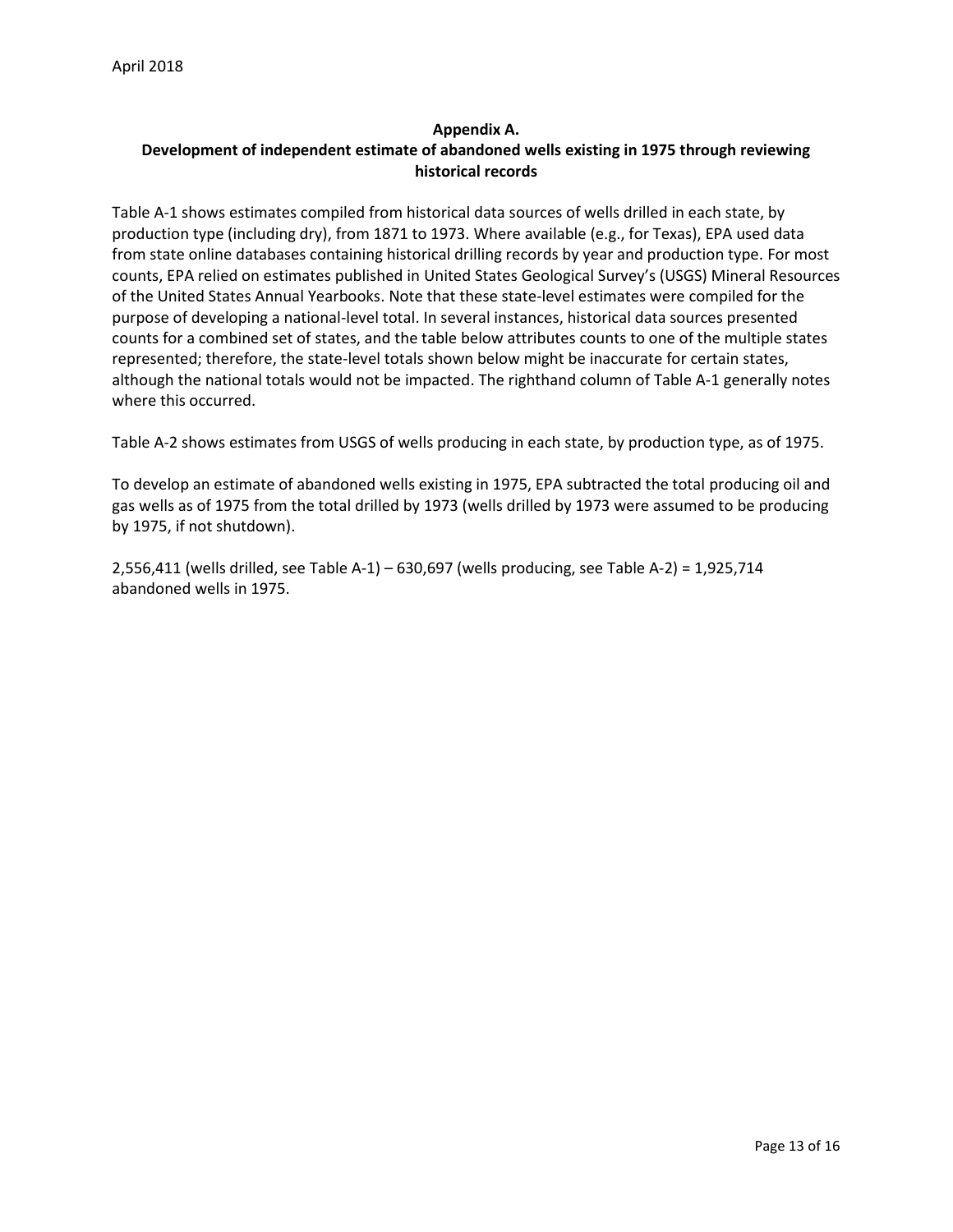| <b>State</b>    | Gas       | Oil       | Dry     | <b>Citation</b>                                      | <b>Notes</b>                                                                                                                                                          |
|-----------------|-----------|-----------|---------|------------------------------------------------------|-----------------------------------------------------------------------------------------------------------------------------------------------------------------------|
| AK              | 56        | 66        | 559     | State data <sup>a</sup>                              |                                                                                                                                                                       |
| AL              | 33        | 512       | 121     | State datab                                          |                                                                                                                                                                       |
| AR              | 1,527     | 14,120    | 9,016   | <b>USGS<sup>c</sup></b>                              | State datad were also reviewed; USGS appeared to be<br>more complete.                                                                                                 |
| CA              | 2,388     | 77,518    | 19,975  | <b>USGS<sup>c</sup></b>                              |                                                                                                                                                                       |
| CO              | 1,943     | 5,240     | 12,764  | <b>USGSc</b>                                         | Includes some UT, WY wells (states reported together<br>in USGS for certain years)                                                                                    |
| FL.             | 0         | 214       | 445     | State data <sup>e</sup>                              | EPA analysis attributed O&G wells to oil.                                                                                                                             |
| IL.             | 1,263     | 66,910    | 39,721  | <b>USGSc</b>                                         |                                                                                                                                                                       |
| IN              | 9,668     | 26,662    | 19,895  | <b>USGS<sup>c</sup></b>                              | Derrick's Handbookf data were also reviewed; USGS<br>appeared to be more complete.                                                                                    |
| ΚS              | 17,485    | 95,786    | 65,115  | <b>USGS<sup>c</sup></b>                              |                                                                                                                                                                       |
| KY              | 8,351     | 42,594    | 29,168  | <b>USGS<sup>c</sup></b>                              |                                                                                                                                                                       |
| LA              | 14,684    | 63,249    | 45,887  | <b>USGSc</b>                                         |                                                                                                                                                                       |
| MI              | 2,263     | 11,082    | 13,942  | <b>USGS<sup>c</sup></b>                              |                                                                                                                                                                       |
| ΜS              | 434       | 5,807     | 9,166   | <b>USGS<sup>c</sup></b>                              |                                                                                                                                                                       |
| ND              | 1         | 1,250     | 1,686   | <b>USGSc</b>                                         |                                                                                                                                                                       |
| <b>NE</b>       | 133       | 3,648     | 8,131   | <b>USGS<sup>c</sup></b>                              |                                                                                                                                                                       |
| МT              | 1,839     | 8,355     | 9,004   | <b>USGS<sup>c</sup></b>                              |                                                                                                                                                                       |
| <b>NM</b>       | 9,032     | 21,943    | 8,949   | <b>USGSc</b>                                         |                                                                                                                                                                       |
| ΝY              | 2,458     | 4,434     | 1,079   | <b>USGS<sup>c</sup></b>                              | Partial totals, some counts included in PA total (states<br>reported together in USGS for certain years). Derrick's<br>Handbook <sup>f</sup> data were also reviewed. |
| OН              | 24,515    | 101,447   | 32,974  | <b>USGS<sup>c</sup></b>                              | Partial totals, some counts included in PA total (states<br>reported together in USGS for certain years). Derrick's<br>Handbookf data were also reviewed.             |
| OK              | 22,535    | 195,237   | 87,437  | <b>USGSc</b>                                         | State data <sup>g</sup> were also reviewed; USGS seemed more<br>complete.                                                                                             |
| PA              | 46,289    | 272,674   | 49,394  | <b>USGS<sup>c</sup></b>                              | Includes some OH, NY, WV wells (states reported<br>together in USGS for certain years). State datah and<br>Derrick's Handbookf data were also reviewed.               |
| <b>SD</b>       | 0         | 41        | 344     | <b>USGSc</b>                                         |                                                                                                                                                                       |
| TN              | 121       | 380       | 855     | USGSc                                                |                                                                                                                                                                       |
| TX              | 79,716    | 447,527   | 277,630 | State data <sup>i</sup> ,<br><b>USGS<sup>c</sup></b> | State data where available, otherwise USGS.                                                                                                                           |
| UT              | 5         | 2         | 17      | <b>USGS<sup>c</sup></b>                              | Partial totals, some wells included with WY and CO.                                                                                                                   |
| VA              | 321       | 34        | 135     | State data                                           |                                                                                                                                                                       |
| <b>WV</b>       | 28,951    | 26,094    | 11,727  | <b>USGS<sup>c</sup></b>                              | Partial totals, some counts included in PA total (states<br>reported together in USGS for certain years).                                                             |
| <b>WY</b>       | 1,675     | 17,333    | 13,430  | <b>USGS<sup>c</sup></b>                              | Partial totals, some counts included in CO total (states<br>reported together in USGS for certain years).                                                             |
| <b>Subtotal</b> | 277,686   | 1,510,159 | 768,566 |                                                      |                                                                                                                                                                       |
| Total           | 2,556,411 |           |         |                                                      |                                                                                                                                                                       |

**Table A-1. Wells Drilled by State and Production Type (1871-1973)**

a. Alaska Oil and Gas Conservation Commission, http://doa.alaska.gov/ogc/publicdb.html

b. Geological Survey of Alabama, Oil & Gas Board, https://www.gsa.state.al.us/ogb/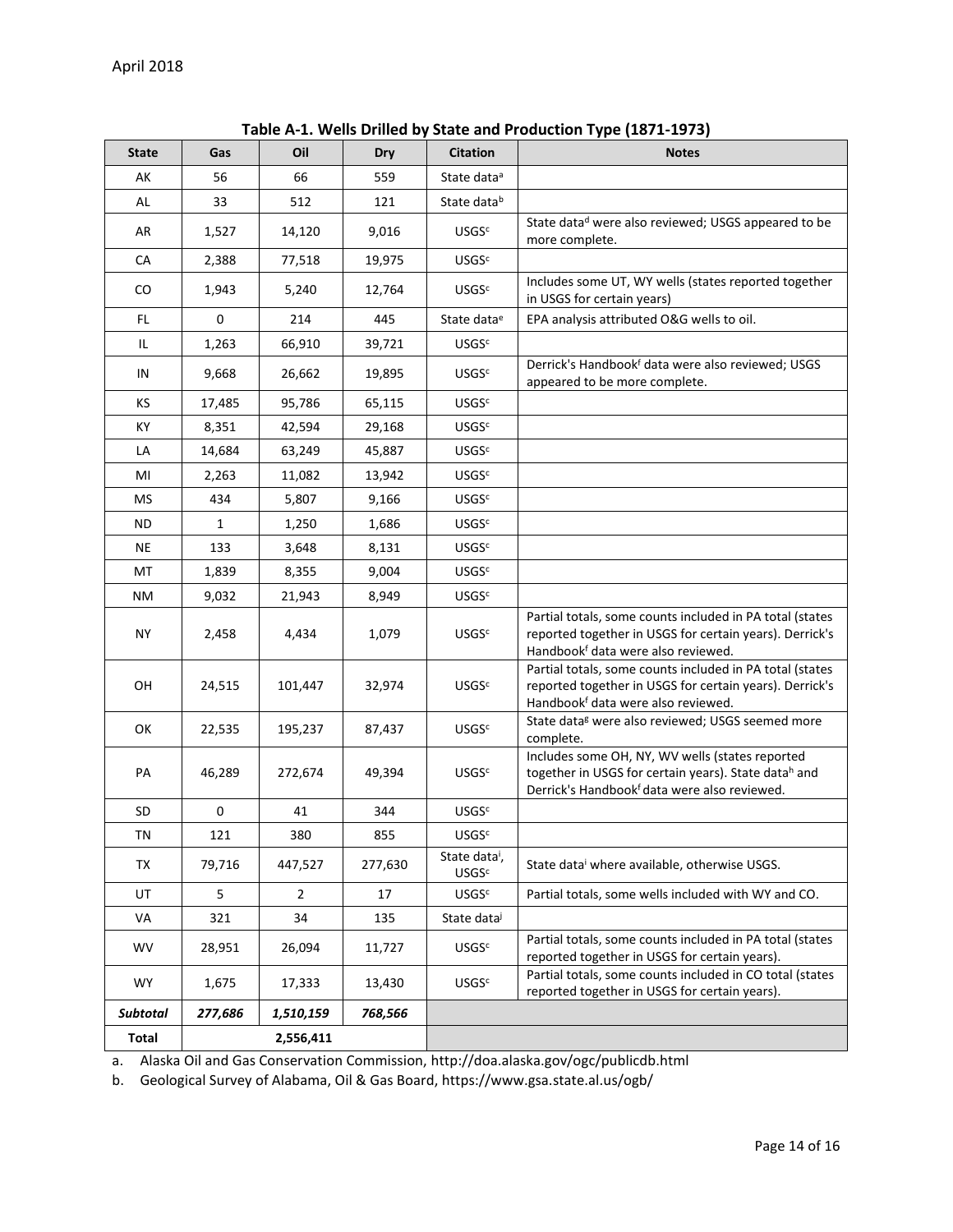- c. United States Geological Survey's (USGS) Mineral Resources of the United States Annual Yearbooks, https://minerals.usgs.gov/minerals/pubs/usbmmyb.html
- d. Arkansas Geological & Conservation Commission, "List of Oil & Gas Wells Data From November 1, 1936 to January 1, 1955.", http://www.geology.ar.gov/pdf/IC-10%20SUPPLEMENT\_v.pdf
- e. Florida Department of Environmental Protection Oil and Gas Program, http://www.dep.state.fl.us/water/mines/oil\_gas/index.htm
- f. The Derrick's Handbook of Petroleum: A Complete Chronological and Statistical Review of Petroleum Developments From 1859 to 1898 (V.1), (1898-1899) (V.2)
- g. "Oklahoma Oil: Past, Present, and Future." Oklahoma Geology Notes, Oklahoma Geological Survey v. 62 no. 3, 2002 pp .97-106
- h. Pennsylvania Department of Environmental Protection, Oil and Gas Reports Oil and Gas Operator Well Inventory. http://www.portal.state.pa.us/portal/server.pt/community/oil\_and\_gas\_reports/20297
- i. Texas Railroad Commission, Oil and Gas Division, "History of Texas Initial Crude Oil, Annual Production and Producing Wells, Crude Oil Production and Well Counts (since 1935)." http://www.rrc.state.tx.us/oilgas/research-and-statistics/production-data/historical-production-data/crude-oil-production-and-well-countssince-1935/
- j. Virginia Department of Mines Minerals and Energy, "Wells Drilled for Oil and Gas in Virginia prior to 1962.", Virginia Division of Mineral Resources, https://www.dmme.virginia.gov/commercedocs/MRR\_4.pdf.